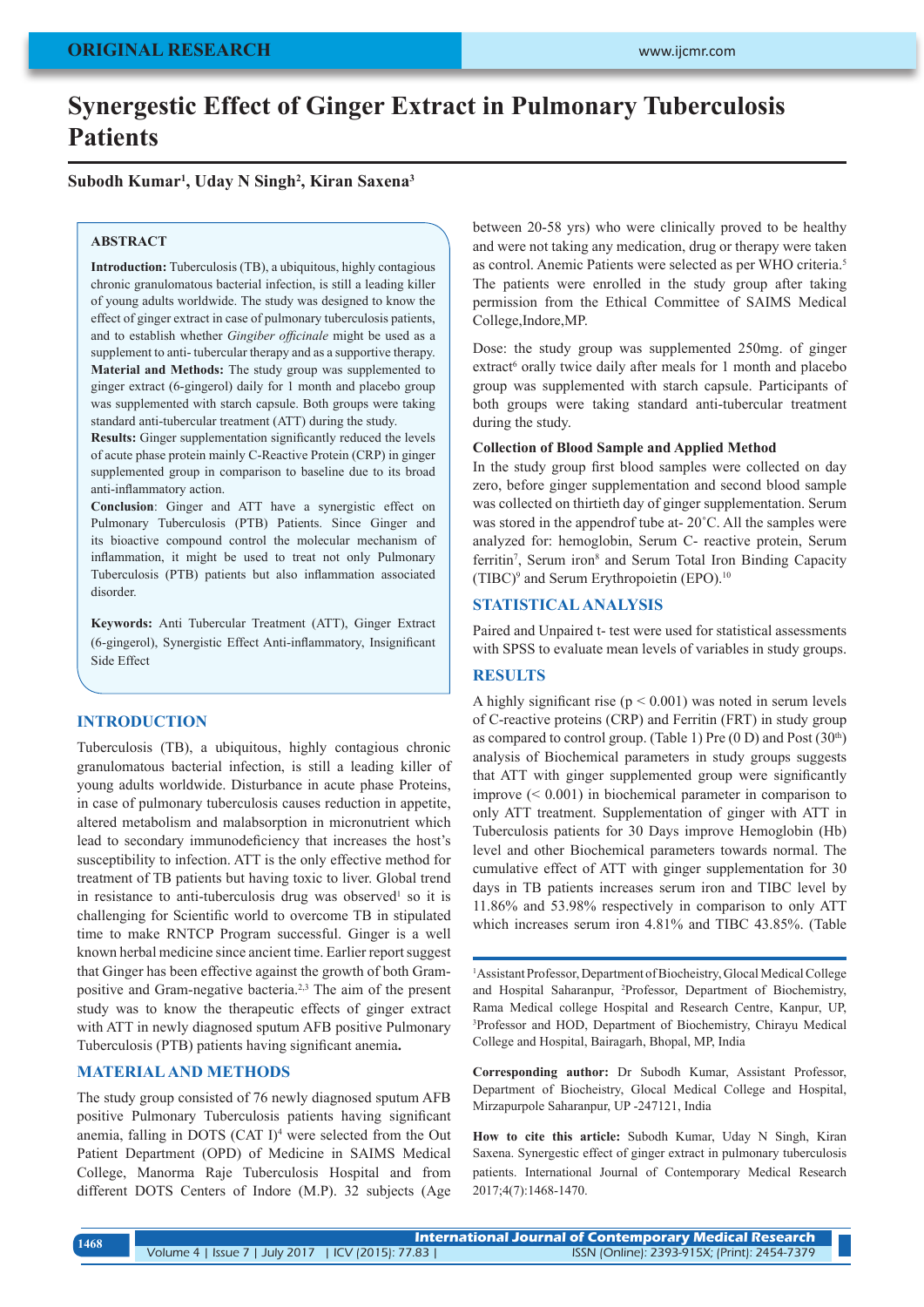| <b>Parameters</b>                                                                                 | Control $(n=32)$  | PTB $(n = 40)$     | t-value | p-value         |
|---------------------------------------------------------------------------------------------------|-------------------|--------------------|---------|-----------------|
| Hb(g/dL)                                                                                          | $14.11 \pm 3.61$  | $11.10 \pm 3.53$   | 10.23   | $\leq 0.001$ ** |
| $CRP(\mu g/mL)$                                                                                   | $3.01 \pm 1.78$   | $34.78 \pm 9.27$   | 17.38   | $\leq 0.001$ ** |
| Ferritin $(ng/mL)$                                                                                | $155.21 \pm 34.2$ | $354.30 \pm 67.4$  | 15.81   | $< 0.001**$     |
| Serum Iron $(\mu$ mol/l)                                                                          | $16.97 \pm 3.56$  | $6.15 \pm 3.77$    | 18.54   | $< 0.001**$     |
| TIBC $(\mu g/dL)$                                                                                 | $299.14 \pm 22.4$ | $186.12 \pm 34.05$ | 11.34   | $< 0.001**$     |
| Erythropoietin (mU/mL)                                                                            | $29.77 \pm 3.23$  | $42.35 \pm 23.17$  | 10.21   | $\leq 0.001$ ** |
| Values are in Mean $\pm$ SD; **Highly Significant $p < 0.001$                                     |                   |                    |         |                 |
| <b>Table-1:</b> Comparison of Biochemical Parameters between Control and Study group On Days Zero |                   |                    |         |                 |

| <b>Parameters</b>                                                                                                                     | Pre (0 Days)       | Post (30th Days)   | t-value | p-value        |
|---------------------------------------------------------------------------------------------------------------------------------------|--------------------|--------------------|---------|----------------|
| Hb(g/dL)                                                                                                                              | $11.10 \pm 3.53$   | $12.88 \pm 1.21$   | 13.04   | $\leq 0.001**$ |
| $CRP(\mu g/mL)$                                                                                                                       | $34.78 \pm 9.27$   | $9.67 \pm 5.15$    | 16.86   | $\leq 0.001**$ |
| Ferritin $(ng/mL)$                                                                                                                    | $354.30 \pm 67.4$  | $301.63 \pm 70.13$ | 8.59    | $\leq 0.001**$ |
| Serum Iron $(\mu$ mol/l)                                                                                                              | $6.15 \pm 3.77$    | $6.88 \pm 2.43$    | 14.73   | $\leq 0.001**$ |
| TIBC $(\mu g/dL)$                                                                                                                     | $192.19 \pm 46.05$ | $295.94 \pm 51.85$ | 16.10   | $\leq 0.001**$ |
| Erythropoietin (mU/mL)                                                                                                                | $40.44 \pm 11.88$  | $29.13 \pm 10.09$  | 9.68    | $\leq 0.001**$ |
| Values are in Mean $\pm$ SD; **Highly Significant $p < 0.001$ ; DF = 39                                                               |                    |                    |         |                |
| <b>Table-2:</b> Pre (0 D) and Post (30th D) analysis of Biochemical Parameter in Study group (PTB, $n = 40$ ) With Ginger Supplements |                    |                    |         |                |

| <b>Parameters</b>                                                                                                          | pre (0 Days)       | Post (30th Days)  | t-value | p-value         |
|----------------------------------------------------------------------------------------------------------------------------|--------------------|-------------------|---------|-----------------|
| Hb(g/dL)                                                                                                                   | $11.03 \pm 1.06$   | $11.65 \pm 6.52$  | 12.45   | $< 0.001$ **    |
| $CRP(\mu g/mL)$                                                                                                            | $37.36 \pm 5.73$   | $22.23 \pm 5.67$  | 21.31   | $\leq 0.001$ ** |
| Ferritin $(ng/mL)$                                                                                                         | $367.34 \pm 73.34$ | $336 \pm 21.15$   | 3.47    | $\leq 0.001**$  |
| Serum Iron $(\mu$ mol/l)                                                                                                   | $6.23 \pm 2.54$    | $6.53 \pm 3.32$   | 9.35    | $< 0.001$ **    |
| $T\text{IBC}(\mu\text{g}/dL)$                                                                                              | $180.12 \pm 34.05$ | $259.12 \pm 22.3$ | 11.23   | $< 0.001$ **    |
| Erythropoietin (mU/mL)                                                                                                     | $36.28 \pm 7.19$   | $32.8 \pm 11.23$  | 8.61    | $\leq 0.001**$  |
| Values are in Mean $\pm$ SD; **highly Significant $p < 0.001$ ; DF = 35                                                    |                    |                   |         |                 |
| Table-3: (0 D) and Post (30th D) analysis of biochemical parameter in study group (PTB, n = 36) without ginger supplements |                    |                   |         |                 |

| <b>Parameter</b>                                                                                                           | <b>ATT With Ginger</b><br>Difference of 0 days and 30D | <b>ATT Without Ginger</b><br>Difference of 0 days and 30D | Percentage difference<br>(ATT with Ginger-ATT without<br>Ginger) on 3oth Day |
|----------------------------------------------------------------------------------------------------------------------------|--------------------------------------------------------|-----------------------------------------------------------|------------------------------------------------------------------------------|
| $CRP(\mu g/mL)$                                                                                                            | 72.19% decreased                                       | 40.49% decreased                                          | 31.70%                                                                       |
| Ferritin $(ng/mL)$                                                                                                         | 14.86% decreased                                       | 8.53% decreased                                           | 6.33%                                                                        |
| Hb(g/dL)                                                                                                                   | 16.03% increased                                       | 5.62% increased                                           | $10.41\%$                                                                    |
| <b>Table-4:</b> Efficacy of Ginger supplements in level of Biochemical Parameters in study group (with and without ginger) |                                                        |                                                           |                                                                              |

| Parameter                                                                                                                           | <b>ATT With Ginger</b> | <b>ATT Without Ginger</b> | Percentage difference |
|-------------------------------------------------------------------------------------------------------------------------------------|------------------------|---------------------------|-----------------------|
| $%$ Wt. gain                                                                                                                        | Maximum $(20\%)$       | Minimum $(10\%)$          | 10%                   |
| Recovery Time                                                                                                                       | Less                   | More                      | <b>NA</b>             |
| Appetite induction                                                                                                                  | $++++-$                | $+ +$                     | <b>NA</b>             |
| Iron supplementation                                                                                                                | Not required           | Required                  | <b>NA</b>             |
| $NB - NA - Not applicable, ++++$ appetite (More in less time)                                                                       |                        |                           |                       |
| Table-5: Results of Weight gain and others parameters during Treatment in ATT with Ginger and ATT without Ginger Supplemented Group |                        |                           |                       |

on 30th Day

2 and 3). This finding suggest that increase level of Serum iron and TIBC might be due to decreased in acute phase response (mainly CRP). ATT with ginger Supplementation for 3o days in TB patients improves clinical symptom and produces higher cure rate than ATT alone (Table 3 and 4). We observed that in both of the study groups (ATT With Ginger Supplements and Only ATT) there was improvement in weight during the treatment but the result was more significant in case of ginger supplemented group, this indicates that ginger acts synergistically role to compensate underling disturbance and acts as stimulant of digestion and antispasmodic action in TB Patients (Table 2,3, 5).

## **DISCUSSION**

Earlier study focused that ginger extract play broad spectrum roles (antimicrobial<sup>11</sup>, anti-inflammatory<sup>12</sup>, antioxidant<sup>13</sup>,  $immunomodulatory action<sup>14</sup>$  and increases antioxidant enzymes.15 Inflammation is part of the body's immune response in Tuberculosis patients. On the basis of alteration observed in biochemical parameter in study group (TB Patients) in comparison to control subject, it is clear that inflammation and acute phase response interact with iron metabolism. Raised level of CRP is marker of inflammation which causes blunted erythropoietin resistance in TB patients, resulting anemia. The results of present study strongly suggest that zinger play more